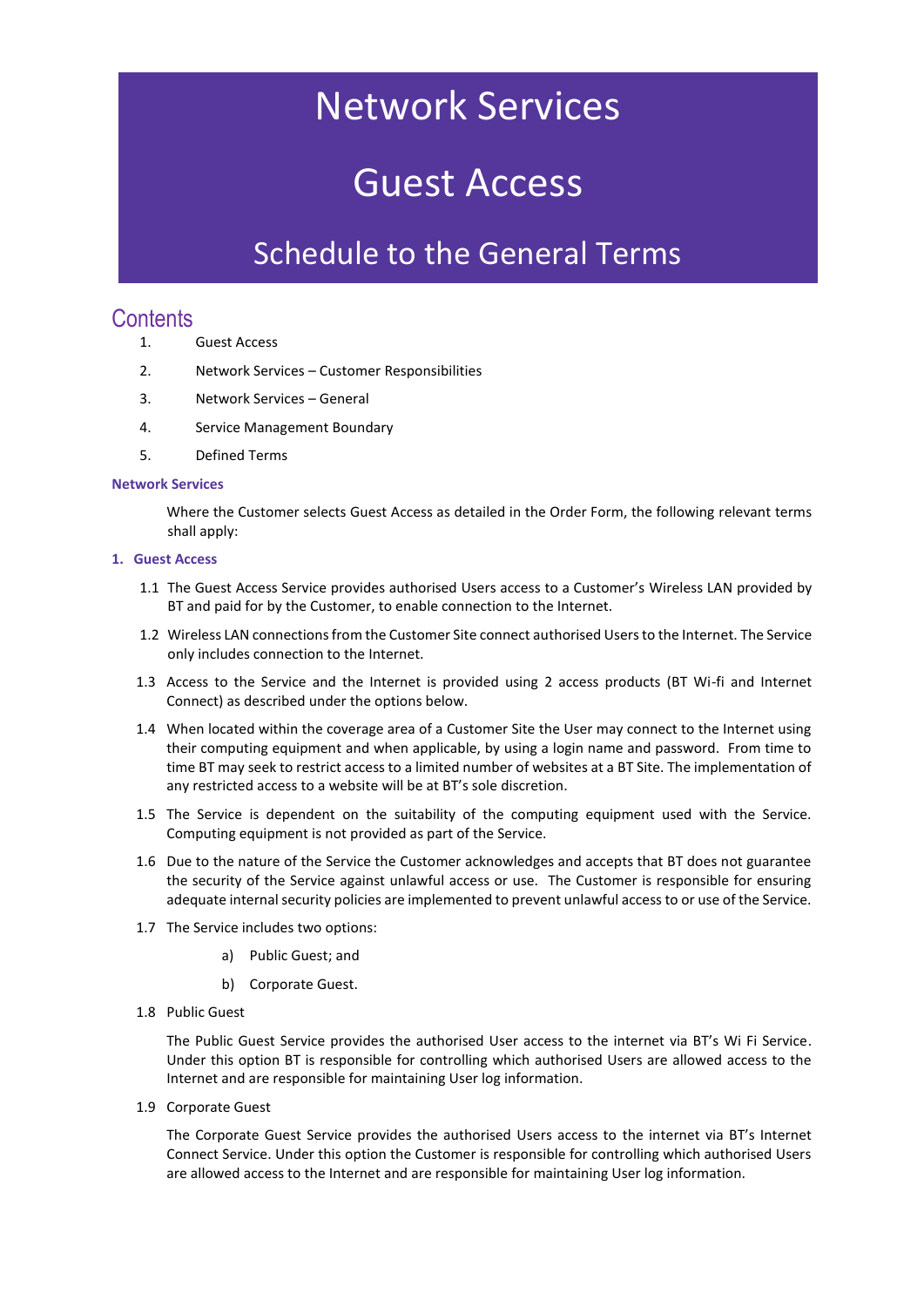

#### 1.10 Service Delivery

BT will configure the Customer's LAN infrastructure and conduct a set of standard tests to ensure the configuration is functioning correctly.

- **2. Network Services - Customer Responsibilities**
- 2.1All Customer Equipment and any access circuits leased by the Customer directly from a Third Party shall be the sole responsibility of the Customer and are not included as part of the Service.
- 2.2Unless otherwise stated, the Customer is responsible for providing suitable computer hardware, Software and telecommunications equipment and services necessary to access and use the Service.
- 2.3 The Customer shall be responsible for providing a suitable IP addressing scheme (that must be at least a /24 address block) that is registered with an approved Internet registration authority, otherwise it will not be accepted by BT. The Customer shall ensure that it has a single IP address within the Customer Network. Unless the Customer has selected the Configuration Management option, the Customer shall also be responsible for devising any IP addresses which may be required for the purposes of WAN, LAN or both as appropriate, network management.
- 2.4 If the Customer accesses the Service via a LAN, the Customer is responsible for:
	- (a) providing and maintaining a suitable LAN and IP router capable of interfacing satisfactorily with the Service; and
	- (b) configuration of the IP router.
- 2.5 The Customer shall be responsible for the creation, maintenance and design of all Customer Information.
- 2.6 The Customer warrants that it will comply with all consumer and other legislation, instructions or guidelines issued by regulatory authorities, relevant licences and any other codes of practice which apply to the Customer or BT and which relate to the provision of Customer Information provided that BT has given notice to the Customer of those which apply to BT.
- 2.7 Where appropriate, the Customer must specify the volume of traffic required for each CoS level.
- 2.8 The Customer must adhere to the recommended bandwidth, access rate or specified volume of traffic as specified by BT for each CoS level. The Customer acknowledges that if it exceeds such recommended bandwidth, access rate or specified volume of traffic, then this may result in service degradation for which BT will not be liable.
- 2.9 To enable BT to provide a CoS level, classification of traffic must be carried out. Unless the Customer has requested to carry out classification of traffic via Professional Services such classification will be the sole responsibility of the Customer.

#### **3. Network Services - General**

- 3.1 Where an IP address or Domain Name is allocated to the Customer, it may only be used in connection with the Service. Except where expressly registered in the Customer's name, all BT based IP addresses and domain names made available on the Customer's behalf in connection with the Service shall at all times remain the property of BT and shall be non-transferable. The Customer shall have no right to use such IP addresses or domain names upon termination of the Service, at which time they will revert to BT.
- 3.2 Where the Customer has requested network address translation, BT will configure the Service in accordance with the details specified in the design summary. Where the Customer subsequently requests BT to make a change to the network address configuration, the Customer shall pay BT's reasonable Charges for the work carried out.